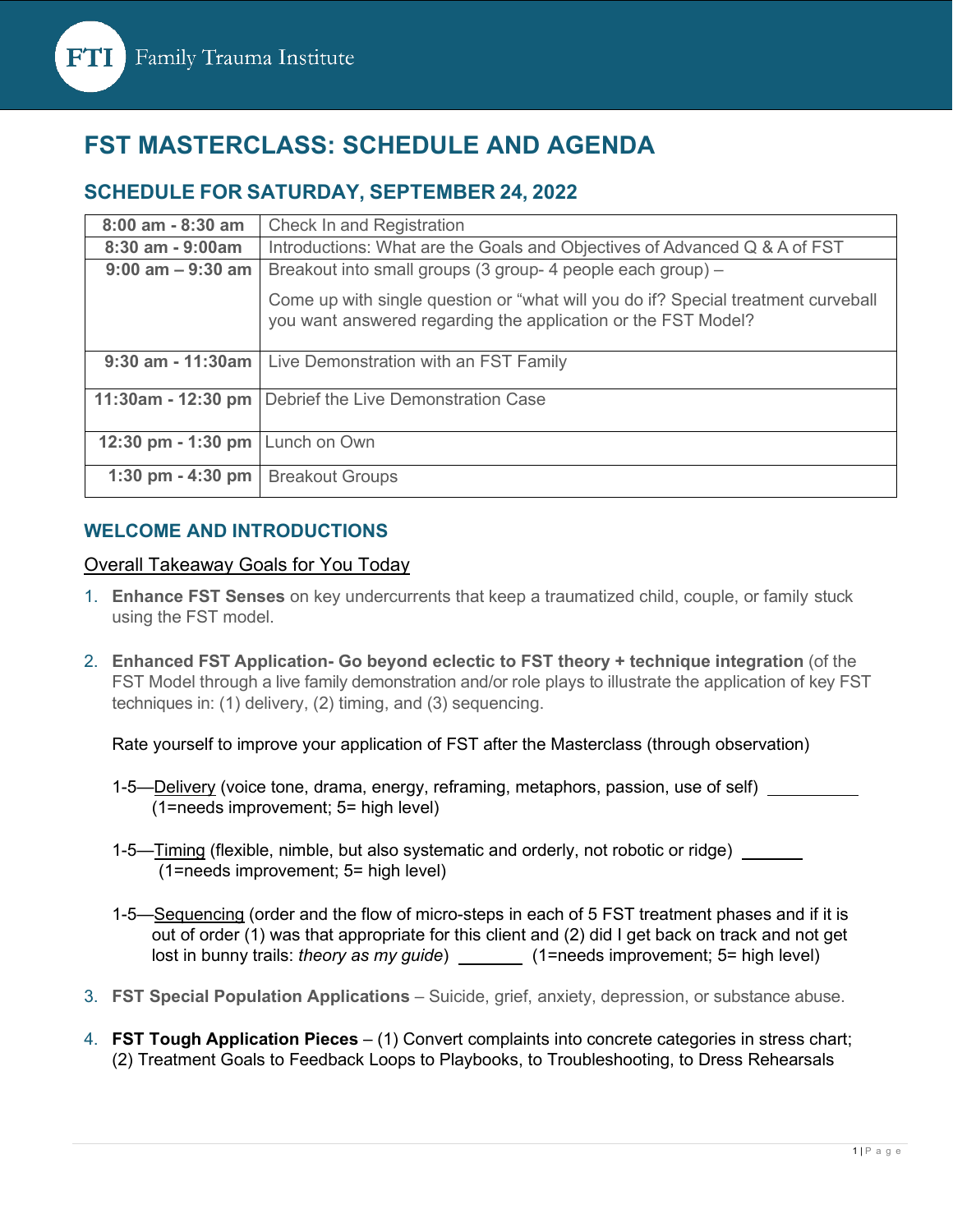### **FIRST QUESTION: What is your #1 desired takeaway from today's Masterclass?**

## **BREAKOUT INTO SMALL GROUPS**

 Breakout into small groups (3 4 people each group) – Come up with ONE single question for your group

*What is one question you want answered regarding the application of the FST Model?*

## **LIVE DEMONSTRATION WITH FAMILY – Pre-Prep and Your Role**

## **Live Session**

#### **Debrief**

- Who is Coming to the Session? And Who is the IP (Identified Patient)
- Key Problems Want Solved and Keeping Them Stuck?
- What Parts of the FST Model Are You Going to See Demonstrated and How It Will Help Your Practice
- **#1- Structural-Strategic Theory in Action (see Handout #1)**

#### **#2-FST Motivational Interview Question (see Handout #2)**

#### **#3-Phase I of FST Treatment (see Handout #2)**

**Assessment and Set the Goals for Therapy** 

**AND Decision: Stabilize or Active Trauma Work First or a Combination of Both**